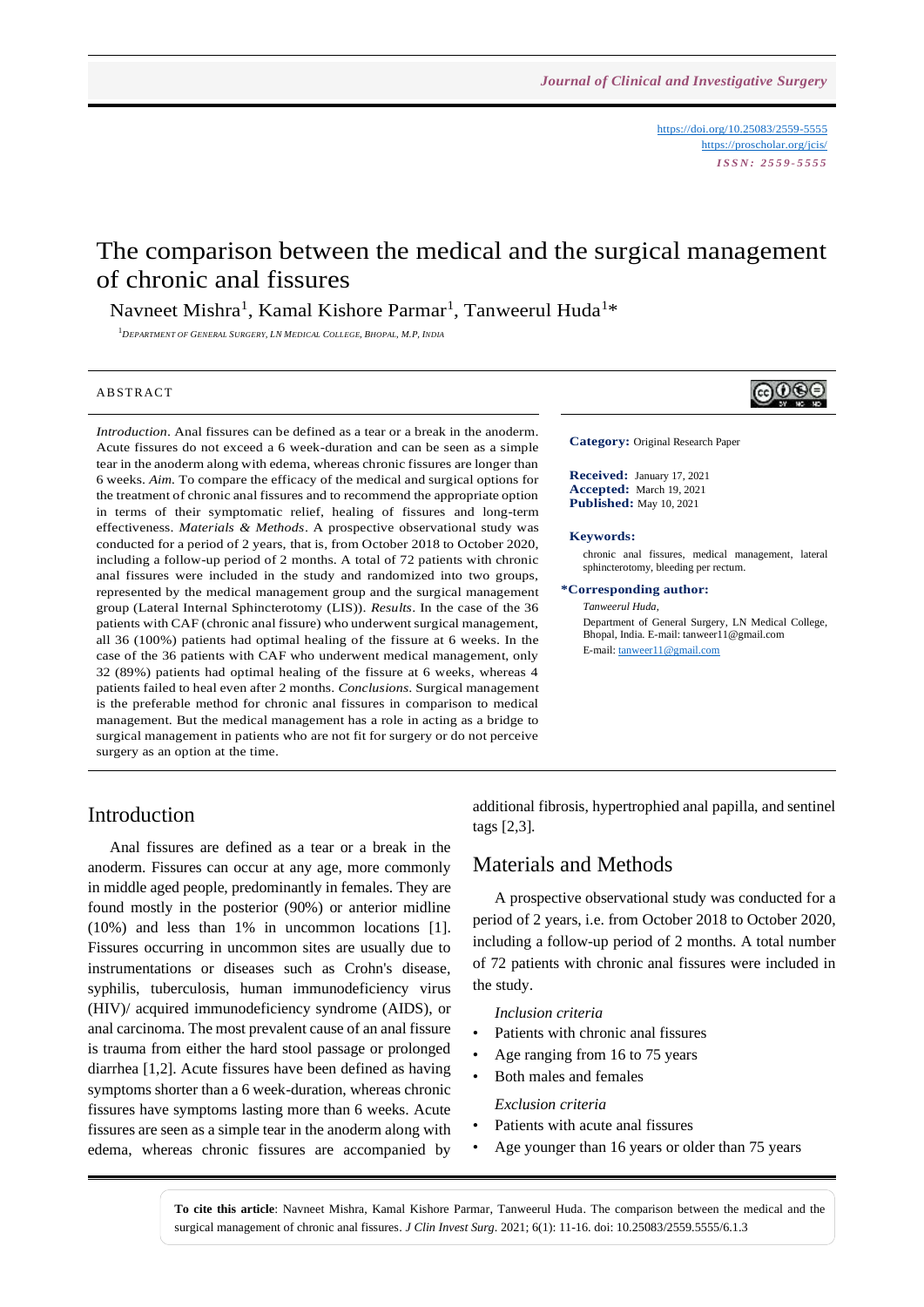- Pregnant females
- Patients diagnosed with inflammatory bowel disease, colon carcinoma, anal carcinoma
- Patients under treatment for ischemic heart diseases

The clinical details and the history of symptoms such as pain during defecation, constipation, bleeding per rectum, any discharge, and soiling along with examination findings were recorded on the standardized proforma. The patients were randomized into two groups, represented by the medical management group and the surgical management group (Lateral Internal Sphincterotomy). The medical management group were given sitz baths, nifedipine local applications along with calcium channel blockers. Lateral internal sphincterotomy was performed for the surgical group.

All cases underwent follow-ups for a period of 2 months, following the set protocol.

### Results

We included 72 patients with chronic anal fissures, out of which 27 (37.5%) were males, and 45 (62.5%) were females. Therefore, the maximum incidence in our study, according to gender, was among females (Table 1).

| <b>Table 1.</b> Distribution of Patients According to Gender |  |
|--------------------------------------------------------------|--|
| in The Study Population                                      |  |

| <b>Sex</b>   | <b>Frequency</b> | <b>Percentage</b> |
|--------------|------------------|-------------------|
| Female       | 45               | 62.5%             |
| Male         | 27               | 37.5%             |
| <b>Total</b> | 72               | 100%              |

Out of the 72 patients, the maximum number of patients, i.e. 20 (28%), were included in the age group 36- 45 years and the least number of patients 1 (1%) was included in the age group 66-75 years. A number of 16 (22%) patients was included in the 26-35-year age group, 19 (27%) patients in the age group of 46-55 years, followed by 8 (11%) patients in the group of 16-25 years and 8 (11%) patients in the 56-65-year age group (Table 2).

Out of the 72 patients with chronic anal fissures included in our study, 68 (94%) patients presented especially with complaints of pain, whereas 4 (6%) patients did not present with any pain at all (Table 3). Out of the 72 patients with chronic anal fissures, 40 (56%) patients complained of bleeding per rectum, whereas in 32 (44%) patients of the study population, bleeding per rectum was absent (Table 4). Out of the 72 patients, the incidence of constipation was reported in 67 (93%) patients, whereas 5 (7%) patients did not have any history of constipation (Table 5).

**Table 2.** Distribution of Patients According to Age in Study Population

| Age (Years)  | <b>Number of Patients</b> | Percentage |
|--------------|---------------------------|------------|
| $16 - 25$    | 8                         | 11 %       |
| 26-35        | 16                        | 22 %       |
| 36-45        | 20                        | 28 %       |
| 46-55        | 19                        | 27 %       |
| 56-65        | 8                         | 11 %       |
| 66-75        | 1                         | 1 %        |
| <b>Total</b> | 72                        | 100%       |

**Table 3.** Distribution of Chief Complaint of Pain in The Study Population

| Pain           | Frequency | Percentage |
|----------------|-----------|------------|
| <b>Present</b> | 68        | 94%        |
| <b>Absent</b>  |           | 6%         |
| <b>Total</b>   | 72        | 100%       |

**Table 4.** Distribution of Complaint of Bleeding Per Rectum in The Study Population

| Bleeding $(P/R)$ | <b>Frequency</b> | <b>Percentage</b> |
|------------------|------------------|-------------------|
| <b>Present</b>   | 40               | 56%               |
| <b>Absent</b>    | 32               | 44%               |
| <b>Total</b>     | 72               | 100%              |

**Table 5.** Distribution of Associated Constipation in The Study Population.

| Constipation   | <b>Frequency</b> | <b>Percentage</b> |
|----------------|------------------|-------------------|
| <b>Present</b> |                  | 93%               |
| Absent         |                  | 7%                |
| Total          | - 12             | 100%              |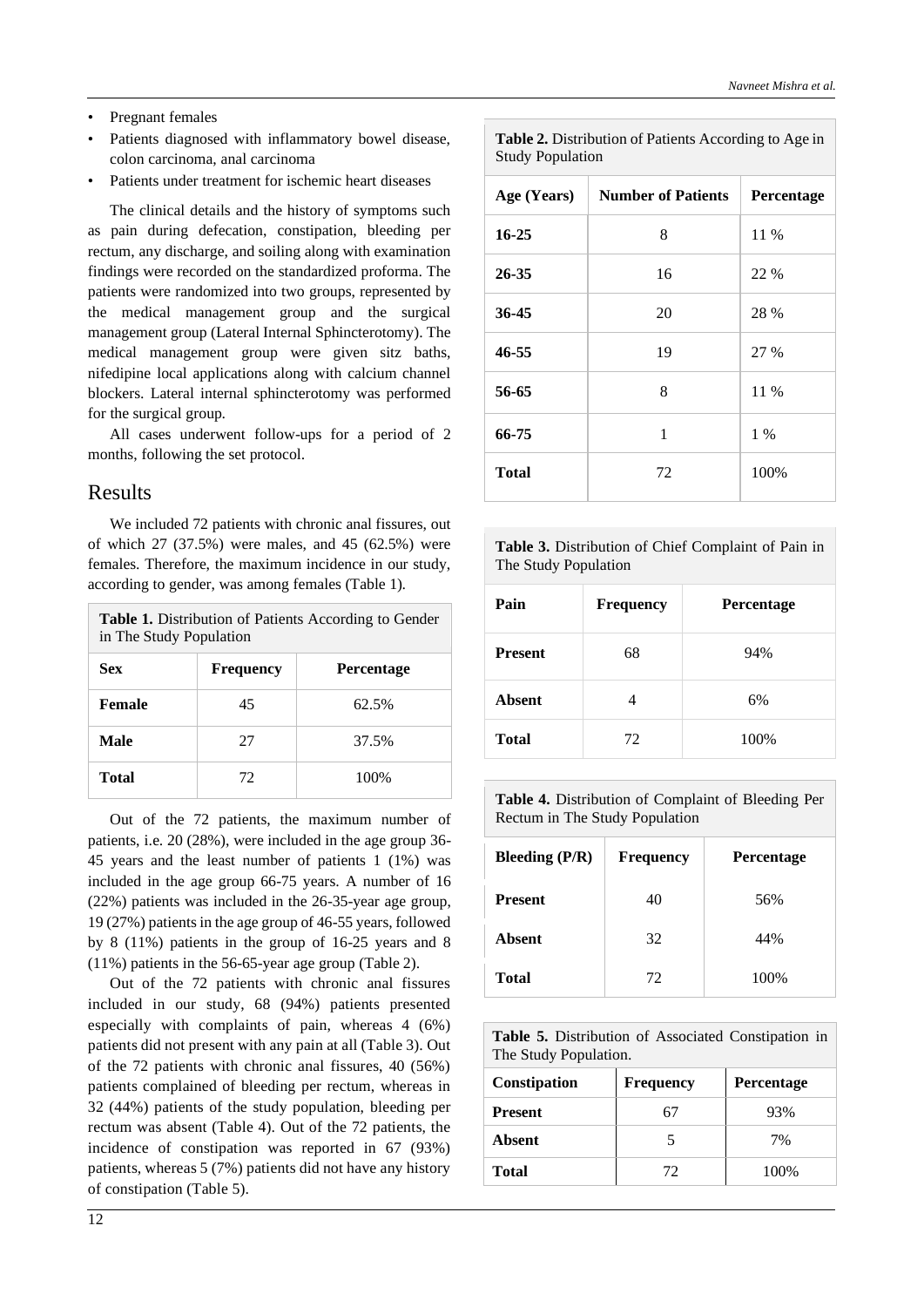The study population (72 patients) was divided into the medical and surgical (lateral internal sphincterotomy) group by randomization leading to 50% (36) cases in lateral internal sphincterotomy and 50% (36) cases in the medical group. The study population of 72 patients thus were either operated on for chronic anal fissure (CAF) through lateral internal sphincterotomy, or underwent medical management, patients being evaluated for pain on the 3rd post-intervention day. A number of 27 (75%) patients in the medical management group experienced pain, and only 5 (14%) patients in the surgical management group experienced pain (Table 6).

**Table 6.** Distribution of Pain after Medical and Surgical management on 3rd Day in the study population

| <b>Type of</b><br>intervention |    |    |    | <b>Present Absent Total Percentage</b> |
|--------------------------------|----|----|----|----------------------------------------|
| <b>Medical</b>                 | 27 | 09 | 36 | 75%                                    |
| <b>Surgical</b>                | 05 | 31 | 36 | 14%                                    |
| Total                          |    |    | 72 |                                        |

Out of the study population of 72 patients who were operated on for (CAF) through lateral internal sphincterotomy or who underwent medical management were evaluated for pain on the 7th post-intervention day. A number of 9 (25%) patients in the medical management group were in pain at that time, whereas no patient in the surgical group felt any pain at all (Table 7).

| <b>Table 7.</b> Distribution of Pain After Medical and<br>Surgical Management On 7th Day in The Study<br>Population. |    |    |    |                                              |
|----------------------------------------------------------------------------------------------------------------------|----|----|----|----------------------------------------------|
| Type of<br>intervention                                                                                              |    |    |    | <b>Present   Absent   Total   Percentage</b> |
| Medical                                                                                                              | 09 | 27 | 36 | 25%                                          |
| <b>Surgical</b>                                                                                                      |    | 36 | 36 | 0%                                           |
| Total                                                                                                                |    |    | 72 |                                              |

Out of the 36 patients with CAF who underwent medical management, no patient had been adequately healed within 1 week. A number of 4 (11%) patients had adequate healing at 2 weeks, 8 (22%) patients had adequate healing at 4 weeks, followed by 20 (56%) patients who had optimal healing of the fissure at 6 weeks, whereas 4 patients failed to heal even after 2 months (Table 8). Out of the 36 patients with CAF who underwent surgical management, 5 (14%) patients had adequate healing at 1 week, 16 (44%) patients had adequate healing at 2 weeks, 10 (28%) patients had adequate healing at 4 weeks, followed by 5 (14%) patients who had optimal healing of the fissure at 6 weeks. Thus, all 36 (100%) patients had optimal healing of the fissure within 6 weeks (Table 9).

**Table 8.** Distribution of optimal healing of fissure after medical management in the study population.

| <b>Follow</b><br>up | Inadequate | <b>Adequate</b> | Percentage of<br>healing |
|---------------------|------------|-----------------|--------------------------|
| 1 week              | 36         | 0               | $0\%$                    |
| 2 weeks             | 32         | 4               | 11%                      |
| 4 weeks             | 24         | 8               | 22%                      |
| 6 weeks             | 4          | 20              | 56%                      |
| 2 months            | 4          | 20              | 56%                      |
| <b>Total</b>        |            |                 | 89%                      |

**Table 9.** Distribution of Optimal Healing of Fissure After Surgical Management in The Study Population

| <b>Follow</b> up | Inadequate   Adequate |    | Percentage of<br><b>Healing</b> |
|------------------|-----------------------|----|---------------------------------|
| 1 week           | 31                    | 5  | 14%                             |
| 2 weeks          | 15                    | 16 | 44%                             |
| 4 weeks          | 05                    | 10 | 28%                             |
| 6 weeks          | 0                     | 5  | 14%                             |
| 2 months         | $\Omega$              | 0  | 100%                            |
| Total            |                       | 36 | 100%                            |

Out of the 36 patients with CAF who underwent surgical management, 11 (31%) patients had a postoperative hospital stay for 1 day, 20 (56%) patients had a postoperative hospital stay for 2 days, 2 (5%) patients had a postoperative hospital stay for 3 days and 2 (5%) had a postoperative hospital stay for 4 days, while only 1 (3%) patient stayed in the hospital for 5 days (Table 10).

**Table 10:** Mean Postoperative Hospital Stay in Surgical Group

| <b>Duration (Days)</b> | <b>No. of Patients</b> | <b>Percentage</b> |
|------------------------|------------------------|-------------------|
|                        | 11                     | 31%               |
| 2                      | 20                     | 56%               |
| 3                      | $\mathfrak{D}$         | 5%                |
|                        | 2                      | 5%                |
|                        |                        | 3%                |
| <b>Total</b>           | 36                     | 100%              |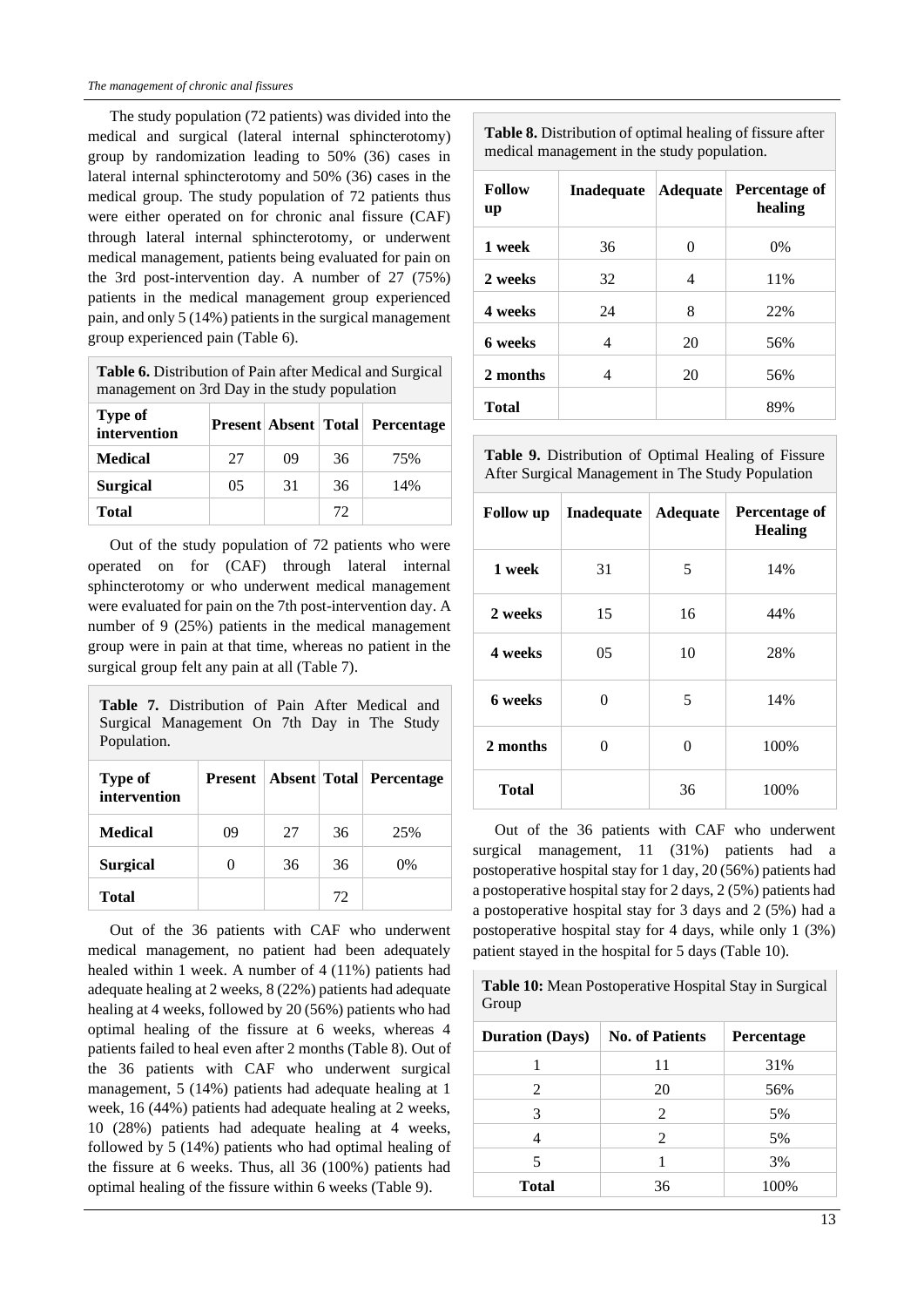### **Discussions**

Over 90% of all acute anal fissures will heal either spontaneously or if some simple measures are taken. A diet rich in fiber along with an increased fluid intake is recommended. Laxatives are used as a stool softener, whereas warm sitz baths provide pain relief. Topical preparations of hydrocortisone and local anesthetics have also been helpful [3].

A small number of chronic fissures heal without any intervention, but the vast majority do not [4]. Medical therapy is employed as the first-line treatment for chronic fissures; however, its failure requires surgical management.

There are various surgical options for chronic anal fissures such as an anal stretch, internal sphincterotomy, fissurectomy, or more recently, the mucosal advancement flaps [5]. Anal stretch is an obsolete procedure causing a permanent disruption of the sphincters. Around 39% of the patients have flatus incontinence and soiling, whereas up to 16% have fecal incontinence. The recurrence rates of this procedure can be as high as 56.5% of all cases [6].

Lateral internal sphincterotomy (LIS) is the most widely accepted surgical means performed worldwide using either a closed or an open technique. Studies have revealed that the results of both techniques are similar [7]. The lateral sphincterotomy's optimal length is undecided, but most accept that the incision length should be up to the length of the fissure. Varying levels of incontinence are seen in approximately 35% of the patients with LIS, which is more frequently found in women [8].

Lund et al. (2006) suggested that after the diagnosis of anal fissure, the first-line treatment with topical nitrates or calcium channel blockers should be started along with increased dietary fibers or addition of bulking agents. Unhealed symptomatic patients were referred to for secondary care, which included surgery and botulinum toxin [9].

In their study, Collins et al. (2007) concluded that the treatment for chronic anal fissures is aimed at reducing the spasm of anal sphincters and increasing blood supply to these ischemic ulcers. Medical therapy with topical nitrates seems to be beneficial. Surgery should be reserved to those failing nonsurgical treatment, patients should probably be given LIS in most cases [10].

Mariusz H. Madalinski (2011) conducted a study entitled "Identifying the best therapy for anal fissure". He concluded that chemical sphincterotomy should be considered for anal fissures, keeping in mind the financial impact [11].

In their study entitled "Delayed fecal incontinence following surgery for anal fissure", Avi Levin et al. (2011) assessed whether surgical treatment of anal fissures contributed to the development of delayed anal incontinence. They concluded that incontinence may be associated with other co-factors accumulating overtime or more likely, anal fissure surgery may accelerate the physiologic age-related weakening of the anal sphincters [12].

Altomare et al. (2011) carried out a review that was aimed at identifying the best treatment option for anal fissures. They concluded that conservative therapy rarely provided a cure, and that the medical treatment with diltiazem, and nifedipine or glyceryl trinitrate, had a considerable curative rate ranging from 50% to 90%. The amount of 0.4% glyceryl trinitrate in a standardized fashion had the best results, whereas botulinum toxin resulted in inconsistent outcomes. They advocated nonresponding patients as candidates for lateral internal sphincterotomy [13].

Leo Francis Tauro et al. (2011) found LIS to be better than PIS (Posterior Internal Sphincterotomy). Lateral sphincterotomy should be performed in the case of patients who do not respond to chemical sphincterotomy or medical therapy. For patients who reject surgery and choose medical care instead, GTN therapy is a successful alternative mode of treatment [14].

Qureshi et al. (2008) carried out a comparative study between the Surgical Versus Nonsurgical Treatment of Chronic Anal Fissures. They concluded that chemical sphincterotomy with topical nifedipine ointment is quite effective, but LIS is a safe and excellent procedure with a high satisfaction rate among the patients [15].

In their article entitled "Anal fissure", Karen N. Zaghiyan et al. (2011) concluded that anal fissures can be treated conservatively, but pharmacologic management is also judicious with fewer side effects and good healing. LIS is the gold standard for the anal fissure management. Open or closed techniques have similar healing and complication rates. The anal stretch should no longer be performed [16].

In their study, G. Rosa et al. (2005) concluded that LIS is effective for the treatment of anal fissures, but it can cause anal incontinence. The internal sphincter was divided in terms of anal manometry. In mild cases of hypertonia, 20% of the internal sphincter was divided; in moderate hypertonia, 40% was divided, and in cases of severe hypertonia, 60% was divided [17].

Sarabjit Singh et al (2011) performed an Evaluation of the Left Lateral Internal Sphincterotomy (LLIS) for the Surgical Management of Chronic Anal Fissures. They concluded that LLIS is an excellent surgical procedure for chronic anal fissures not responding to conservative means [18].

Abdul-Wahid M. Salih (2016) conducted a study on Open Lateral internal sphincterotomy in terms of recurrence rate, complications, and patient's satisfaction. They concluded that lateral internal sphincterotomy is the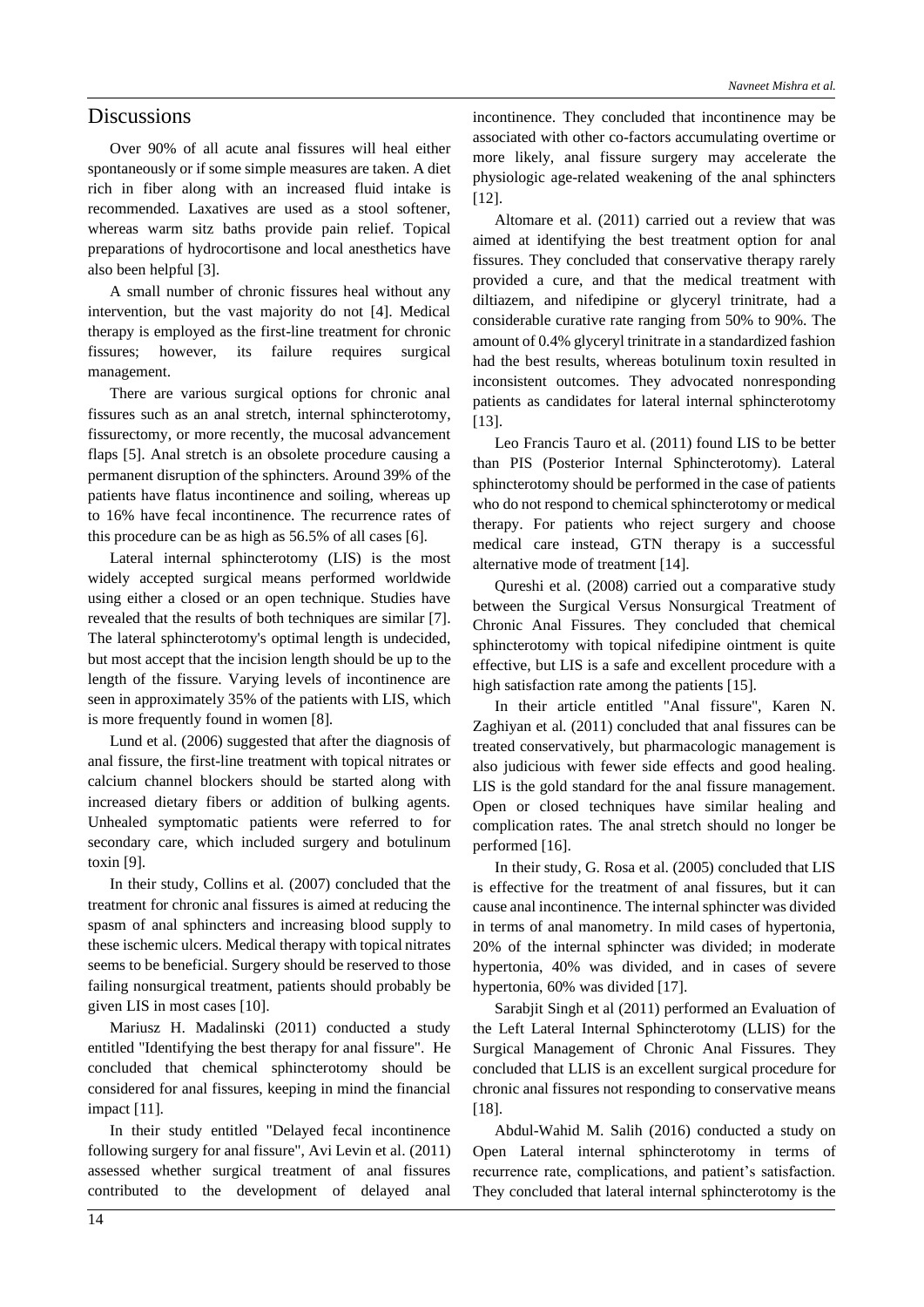procedure of choice for chronic anal fissures for its symptomatic relief and healing rates along with a low complication rate, and insignificant recurrence rates [19].

In their Retrospective study, Gregg M. Baranski et al. (2016) reviewed 253 patients with chronic fissures undergoing open or closed LIS for anal fissure over a period of 5 years. Compared to the closed technique, the open technique had an increased incidence of wound infection, return to the operating room, delayed healing, but fissure healing was comparable in both methods [20].

# **Conclusions**

Based on the findings resulting from our study, we can conclude that surgical management provides a better outcome in terms of healing and pain control in cases of both acute and chronic anal fissures. The surgical management provides rapid pain relief, thereby leading to an early resumption of work as compared to medical management, thus, leading to a decreased financial burden for the working population. The medical management is suitable for the primary management of the patients for whom surgery is not feasible due to contraindications or due to a lack of the patient's consent. Thus, medical management can be used as a bridge to the surgical procedure in cases where surgery is not feasible at that time and as an adjunct to the surgical procedure.

# Conflict of interest disclosure

There are no known conflicts of interest in the publication of this article. The manuscript was read and approved by all authors.

# Compliance with ethical standards

Any aspect of the work covered in this manuscript has been conducted with the ethical approval of all relevant bodies and that such approvals are acknowledged within the manuscript.

# References

- 1. Sileri P, Mele A, Stolfi VM, Grande M, Sica G, Gentileschi P, Di Carlo S, Gaspari AL. Medical and surgical treatment of chronic anal fissure: a prospective study. *J Gastrointest Surg*. 2007;11(11):1541-8. doi: 10.1007/s11605-007-0255-3
- 2. Zeitoun JD, Blanchard P, Fathallah N, Benfredj P, Lemarchand N, de Parades V. Long-term Outcome of a Fissurectomy: A Prospective Single-Arm Study of 50 Operations out of 349 Initial Patients. *Ann Coloproctol*. 2018;34(2):83-87. doi: 10.3393/ac.2017.06.12
- 3. Motie MR, Hashemi P. Chronic Anal Fissure: A Comparative Study of Medical Treatment Versus

Surgical Sphincterotomy. *Acta Med Iran*. 2016;54(7): 437-40. PMID: 27424014.

- 4. Ebinger SM, Hardt J, Warschkow R, Schmied BM, Herold A, Post S, Marti L. Operative and medical treatment of chronic anal fissures-a review and network meta-analysis of randomized controlled trials. *J Gastroenterol*. 2017 Jun;52(6):663-676. doi: 10.1007/s00535-017-1335-0
- 5. Olfat El-Sibai, Ahmed Sabri, Ahmed E Ahmed Omara. A comparative study between lateral internal sphincterotomy (an alternative approach) and fissurectomy in the surgical management of chronic idiopathic anal fissure. *Menoufia Medical Journal*. 2017;30(2):383-7. doi: 10.4103/1110-2098.215440
- 6. Acar T, Acar N, Güngör F, Kamer E, Genç H, Atahan K, Dilek ON, Hacıyanlı M. Comparative efficacy of medical treatment versus surgical sphincterotomy in the treatment of chronic anal fissure. *Niger J Clin Pract*. 2020 Apr;23(4):539-544. doi: 10.4103/njcp.njcp\_383\_19
- 7. Arroyo A, Montes E, Calderón T, Blesa I, Elía M, Salgado G, García-Armengol J, de-la-Portilla F. Treatment algorithm for anal fissure. Consensus document of the Spanish Association of Coloproctology and the Coloproctology Division of the Spanish Association of Surgeons. *Cir Esp*. 2018;96(5):260-267. English, Spanish. doi: 10.1016/j.ciresp.2018.02.007
- 8. Acheson AG, Scholefield JH. Anal fissure: the changing management of a surgical condition. Langenbecks *Arch Surg*. 2005;390(1):1-7. doi: 10.1007/s00423-003-0430-2
- 9. Lund JN, Nyström PO, Coremans G, Herold A, Karaitianos I, Spyrou M, Schouten WR, Sebastian AA, Pescatori M. An evidence-based treatment algorithm for anal fissure. *Tech Coloproctol*. 2006;10(3):177-80. doi: 10.1007/s10151-006-0276-z
- 10. Collins EE, Lund JN. A review of chronic anal fissure management. *Tech Coloproctol*. 2007;11(3):209-23. doi: 10.1007/s10151-007-0355-9
- 11. Madalinski MH. Identifying the best therapy for chronic anal fissure. *World J Gastrointest Pharmacol Ther.* 2011;2(2):9-16. doi: 10.4292/wjgpt.v2.i2.9
- 12. Levin A, Cohen MJ, Mindrul V, Lysy J. Delayed fecal incontinence following surgery for anal fissure. *Int J Colorectal Dis*. 2011;26(12):1595-9. doi: 10.1007/s00384-011-1284-7
- 13. Altomare DF, Binda GA, Canuti S, Landolfi V, Trompetto M, Villani RD. The management of patients with primary chronic anal fissure: a position paper. *Tech Coloproctol*. 2011; 15(2): 135-41. doi: 10.1007/s10151-011-0683-7